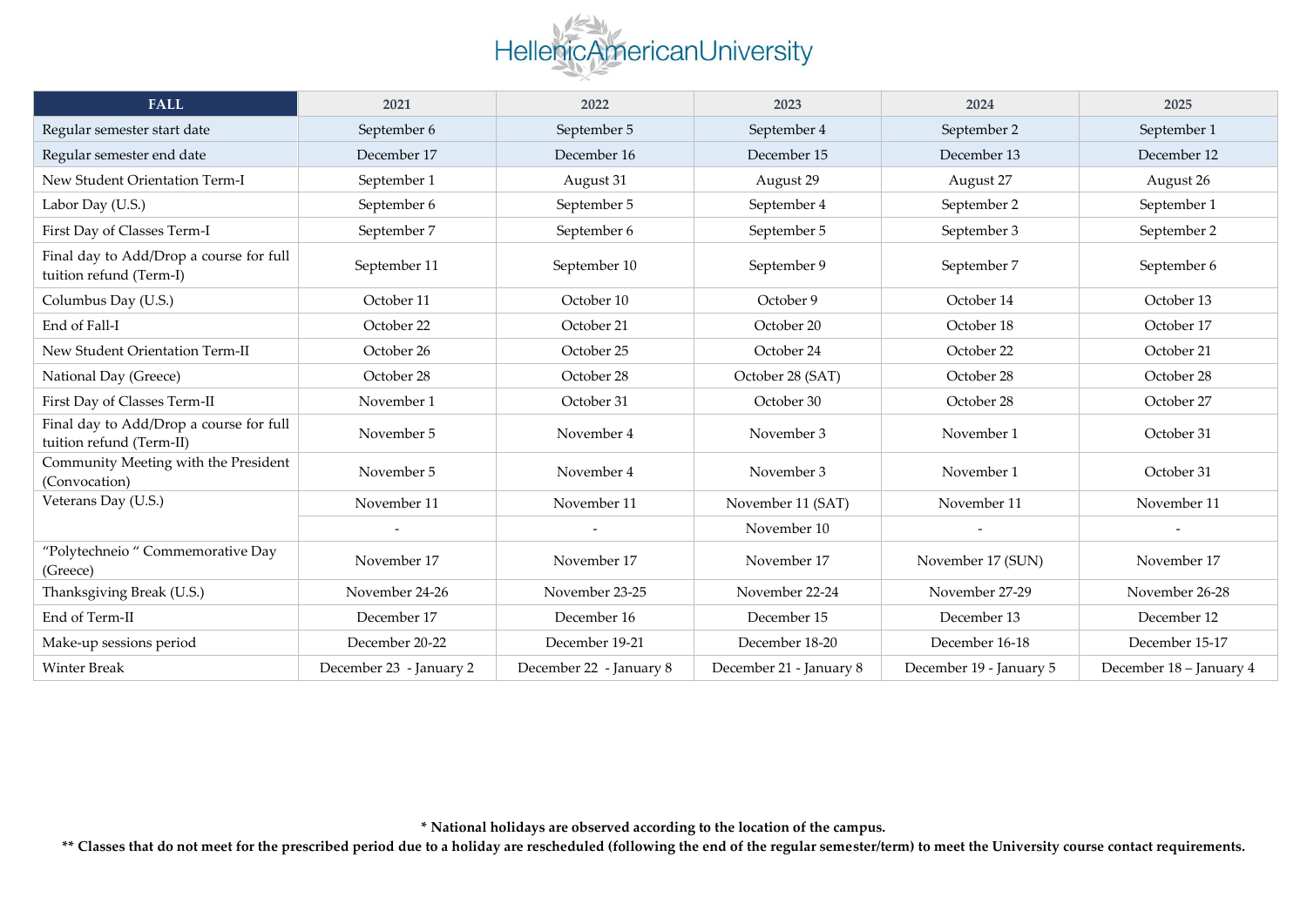

| <b>WINTERIM</b>                                           | 2022                                            | 2023                                            | 2024                                            | 2025                                            | 2026                                            |
|-----------------------------------------------------------|-------------------------------------------------|-------------------------------------------------|-------------------------------------------------|-------------------------------------------------|-------------------------------------------------|
| First Day of Classes                                      | <b>TBD</b>                                      | <b>TBD</b>                                      | TBD                                             | <b>TBD</b>                                      | <b>TBD</b>                                      |
| Final day to Add/Drop a course for full<br>tuition refund | By the end of the second<br>session of the term | By the end of the second<br>session of the term | By the end of the second<br>session of the term | By the end of the second<br>session of the term | By the end of the second<br>session of the term |
| Epiphany (Greece)                                         | January 6                                       | January 6                                       | January 6                                       | January 6                                       | January 6                                       |
| Martin Luther King, Jr.'s Day (U.S.)                      | January 17                                      | January 16                                      | January 15                                      | January 20                                      | January 19                                      |
| Last Day of Classes                                       | TBD                                             | TBD                                             | TBD                                             | <b>TBD</b>                                      | TBD                                             |

| <b>SPRING</b>                                             | 2022        | 2023           | 2024             | 2025        | 2026        |
|-----------------------------------------------------------|-------------|----------------|------------------|-------------|-------------|
| Regular semester start date                               | January 31  | February 6     | February 5       | February 3  | February 2  |
| Regular semester end date                                 | May 20      | May 26         | May 24           | May 23      | May 22      |
| New Student Orientation Term-I                            | January 25  | January 31     | January 30       | January 28  | January 27  |
| First Day of Classes Spring-I                             | January 31  | February 6     | February 5       | February 3  | February 2  |
| Final day to Add/Drop a course for full<br>tuition refund | February 4  | February 10    | February 9       | February 7  | February 6  |
| Presidents' Day (U.S.)                                    | February 21 | February 20    | February 19      | February 17 | February 16 |
| Ash Monday (Greece)                                       | March 7     | February 27    | March 18         | March 3     | February 23 |
| End of Term -I                                            | March 18    | March 24       | March 22         | March 21    | March 20    |
| Independence Day (Greece)                                 | March 25    | March 25 (SAT) | March 25         | March 25    | March 25    |
| First Day of Classes Term-II                              | March 28    | April 3        | April 1          | March 31    | March 30    |
| Final day to Add/Drop a course for full<br>tuition refund | April 1     | April 7        | April 5          | April 4     | April 3     |
| Spring Break (Greece)                                     | April 18-26 | April 10-18    | April 29 - May 7 | April 14-22 | April 6-14  |
| Labor Day (Greece)                                        | May 1 (SUN) | May 1          | May 1            | May 1       | May 1       |
| End of Term -II                                           | May 13      | May 10         | May 17           | May 16      | May 15      |
| Make-up sessions period                                   | May 16-19   | May 13-16      | May 20-23        | May 19-22   | May 18-21   |
| Memorial Day (U.S.)                                       | May 30      | May 29         | May 27           | May 26      | May 25      |
| Commencement                                              | TBA         | <b>TBA</b>     | <b>TBA</b>       | <b>TBA</b>  | <b>TBA</b>  |

**\* National holidays are observed according to the location of the campus.**

\*\* Classes that do not meet for the prescribed period due to a holiday are rescheduled (following the end of the regular semester/term) to meet the University course contact requirements.